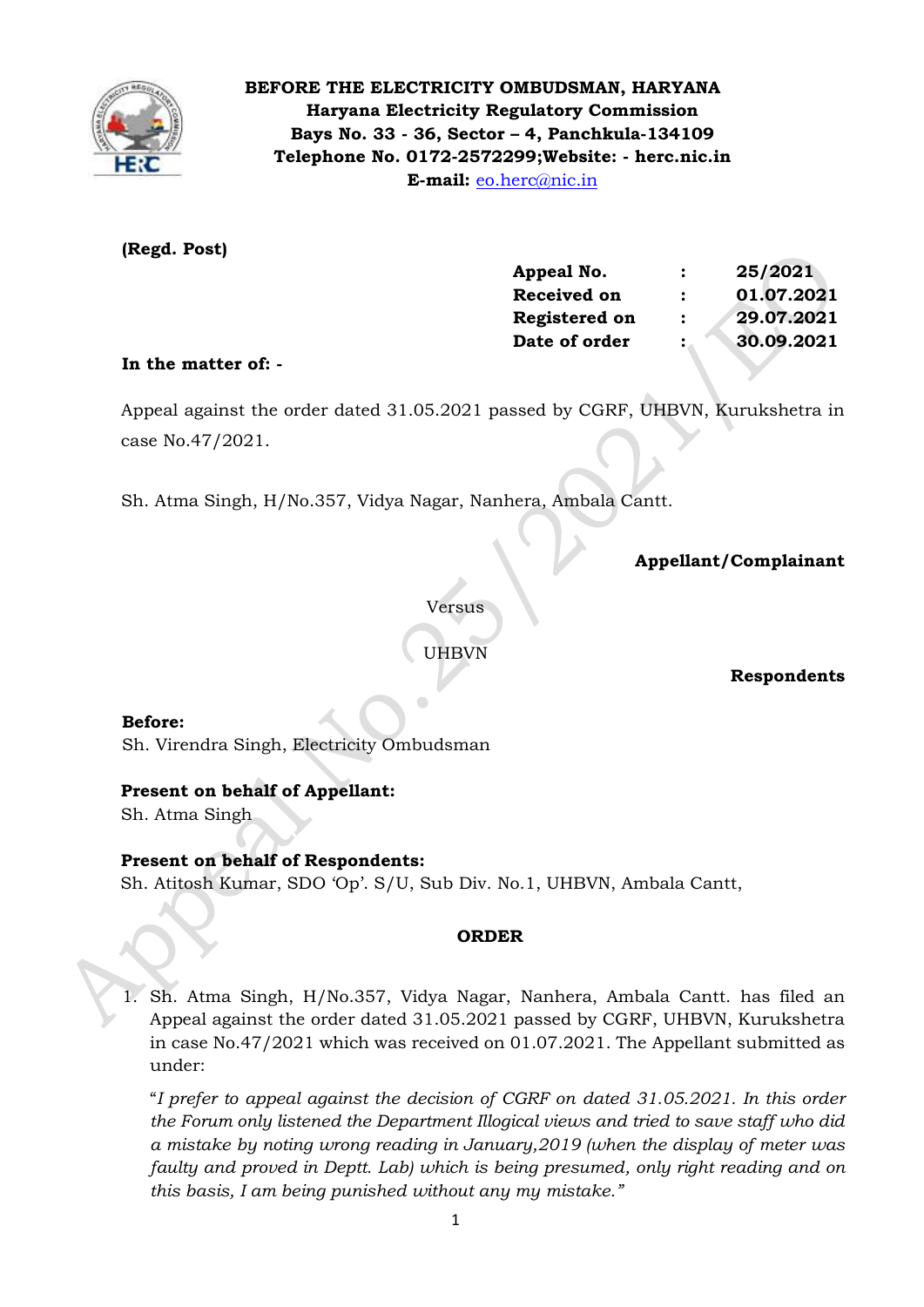- 1.1. All previous meter readings before January,2019 and after June,2019 till date (when the display of meter was right for the period of more than 5 years) are as a proof of actual readings to calculate average units, for the period, when display of meter was become faulty. It should not be based on only one wrong reading ignoring previous and new meter actual readings.
- 1.2. How it can be presumed every time, before fault in meter, the readings noted less by deptt. Staff except in Jan,2019 when meter display was faulty to calculate average actual reading for the period of defective display. Photo of meter readings also available to justify.
- 1.3. As explained in detail in my reply only one room, one labourer was living in that room not continuously, only two CFL, maximum time room remained vacant, so no consumption, no meter reading in these months as in June18 to Oct18, when nobody was residing in room.
- 1.4. Electric bills were not regularly sent by department as per Deptt. record. As such honest consumer is punished on the mistake of meter reader which is proved in the Lab, because display for reading not visible. In such situation correct reading could not be noted by meter reader as well as deptt. Lab, also unable to see correct reading to verify the meter reader's recorded readings.
- 1.5. In spite of correcting the mistake, the same mistake is supported and illogically tried to prove it right. No justification given to deny my logical claim with full details and how it is not reasonable to claim average units for the period of defective display of meter. Where as in Lab of Department, display is only faulty, nothing wrong with meter proved, but the decision of CGRF based on the only wrong assumption of reading which is not possible to be read in Lab of Deptt. How the meter reader was able to note actual / correct reading on faulty display.
- 1.6. How the meter reader was able to note this high number of reading? And why Next 6 months same reading has been presumed for the period of defective meter, very contrary to my logical and justified claim of average meter readings based on, before January,2019 and after change of meter till date (when the display of meter was right for the period of more than 5 years) should be presumed to prepare average bill when meter is found intact, only display faulty. In display left side, 4th figure of reading was totally missing in meter reading, might have been noted wrong by then meter reader.
- 1.7. No fresh finding of my meter was presented before CGRF as per order on CGRF on 25.03.21 when I was only informed to be present before CRGF. On other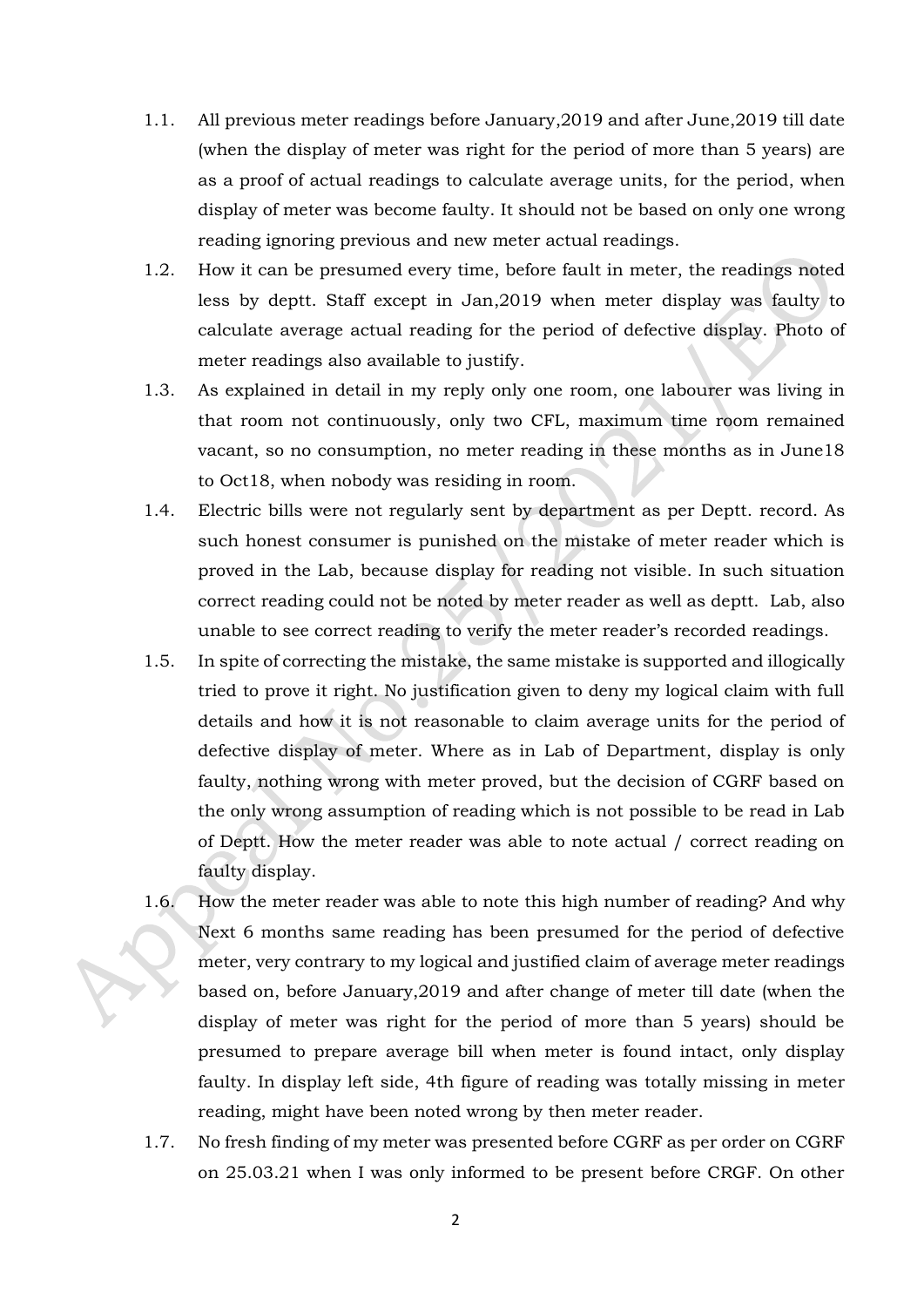days I was only informed at the time just before some minutes the hearings were taken place.

- 1.8. When the room was vacant in these months, nobody was living in room to use bijli and readings in previous bills for average of actual readings are very much supporting evidence for this logic for calculating the bill of meter defective period
- 1.9. Meter was outside home in street, why meter reader noted my reading wrong only on defective display of meter, not others neighbours before January,19, is a valid point to consider this very unjustified accumulation of readings
- 1.10. So, I again appeal to your honour to please refer my previous requests dt. March'19, May'19, June'19, Aug'20, 26.10.20, 8.11.20 and 28.12.20, 05.02.21, 20.02.21 and please arrange to prepare average electric bill on the basis of actual consumption, before the display of meter reading found defective and after meter replaced, as per facts given below.
- 1.11. The previous meter reading average is about 70 to 80 units per month in the last 4 yrs.as per old record.
- 1.12. The display of meter become defective due to any unknown reason in Jan, 2019 resulted prepared wrong bill,
- 1.13. The meter reader could not note correct reading, as the display of meter was not showing any reading as the left side of reading was not readable due to faulty display, at the time of lodging complaint to repair meter display and bill sent on the wrong reading on the basis of imagination due to fault in display.
- 1.14. As the reading 8262 instead of actual 5062 (app. As per previous rate of consumption record), because faulty display and Human error may also involve for this misreading. The previous bill reading was 4760 noted by your staff while display was ok. So, no question of accumulation of units arise.
- 1.15. I represented to your office in March,2019 to correct the bill as actual consumption and get repaired the defective meter display which was not readable.
- 1.16. The meter has been replaced and the actual consumption is available on new meter as well as old meter, which was sent in Lab to detect the fault. NO FAULT / TEMPERING IN METER has been DETECTED IN YOUR DEPTT. LAB and nothing wrong come out against me.
- 1.17. There is one room set (incomplete construction) in which electricity is being consumed one LED &Fan in summer only. One labourer was living alone in this room from last some years and all bills were paid on the basis of actual consumption as per meter reading sent by your department. I have conversant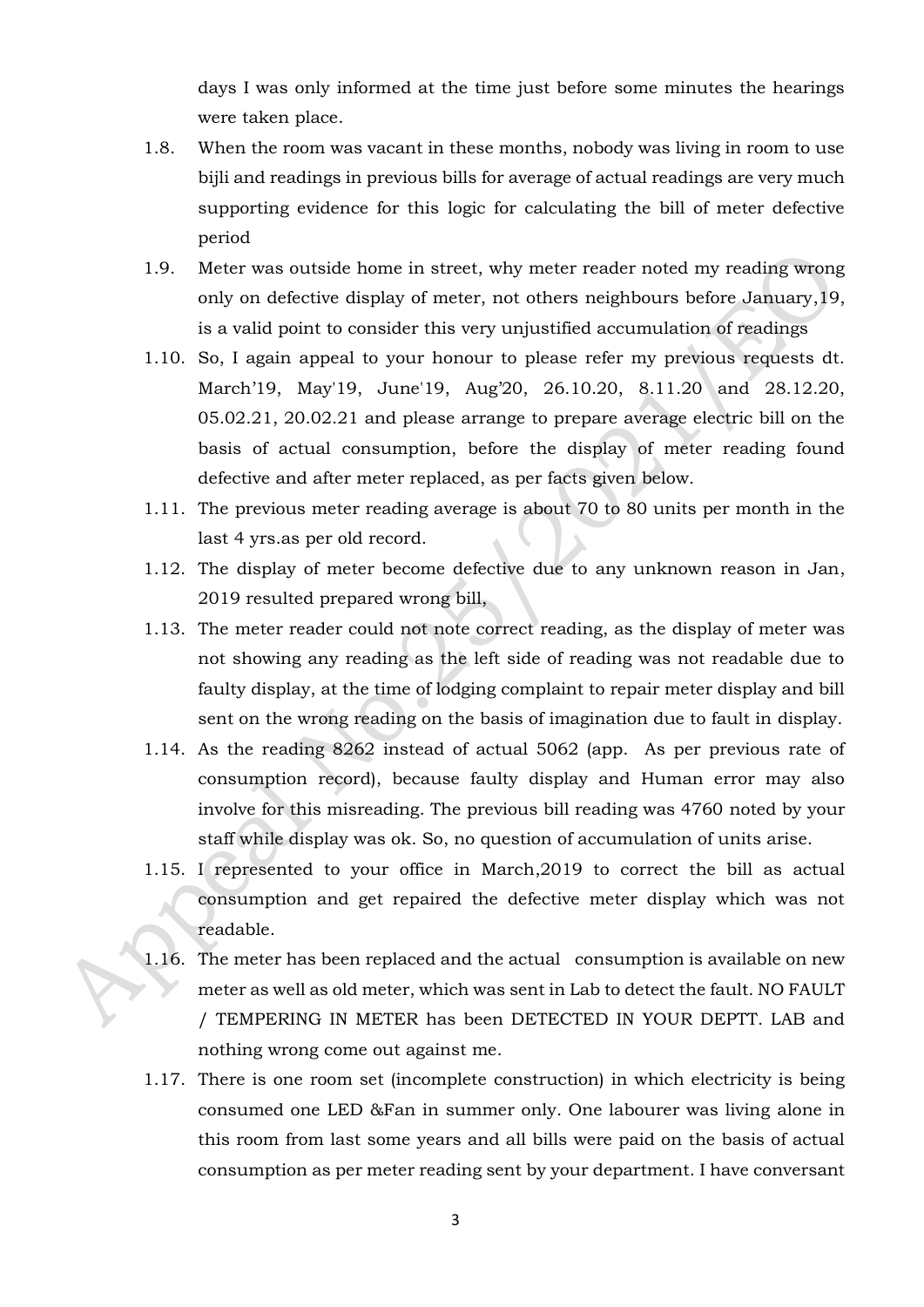to the actual app. Consumption as per use of power as per formula given on the back of bill.

- 1.18. The room was remained vacated from December,2018 to July,2019 and new person started living in this room in August,2019. There was no use of electricity during this period of 8 months in vacant room and display of meter got fault due to rain water or any other unknown reason. There is no use of anything of high consumption except maximum 2 CFL and one fan in room.
- 1.19. Average consumption before display of Meter defect (noted wrong reading) in last 4 years app. 70 to 80 units. Average consumption after defected Meter changed in last 22 months was also app. 70 to 75 units in your record actually as per actual meter readings
- 1.20. Wrong reading noted by meter reader cannot be justifiable. In view of available Record and this wrong reading cannot be included in calculating average consumption. It is totally unfair and unjustified to a bonafide honest consumer, who save electricity and pay all bill in time and follow all deptt. Slogans.

| $Feb16=62$        | Jan19=3502**. Wrong reading noted. On complaint meter    |
|-------------------|----------------------------------------------------------|
| Aprl16=97         | changed. And in Lab report found meter display fault, no |
| Jun16=07          | tempering. After change of meter, consumption Avg. Same. |
| Aug16=58          | Jun19=meter fault                                        |
| Oct16=135         | Aug19=no bill                                            |
| $Dec16=77$        | Oct19=no bill                                            |
| Feb17=98          | Dec19=91                                                 |
| Apr117=85         | Feb20=95                                                 |
| Jun17=86          | Apr 20= no bill                                          |
| Aug $17=110$      | Jun20= no bill                                           |
| Oct 17=97         | Aug20=no bill                                            |
| Dec17=87          | Oct 20=751                                               |
| Feb18=83          | $Dec20=83$                                               |
| Aprl18=271)       | Feb21                                                    |
| Jun18=02) Avg.87, | Average consumption after new meter from Aug19 to Dec20  |
| Room was vacant   | $=75$ units P M                                          |
| Aug $18=10$ )     |                                                          |
|                   |                                                          |

#### **Available consumption record with me as under: -**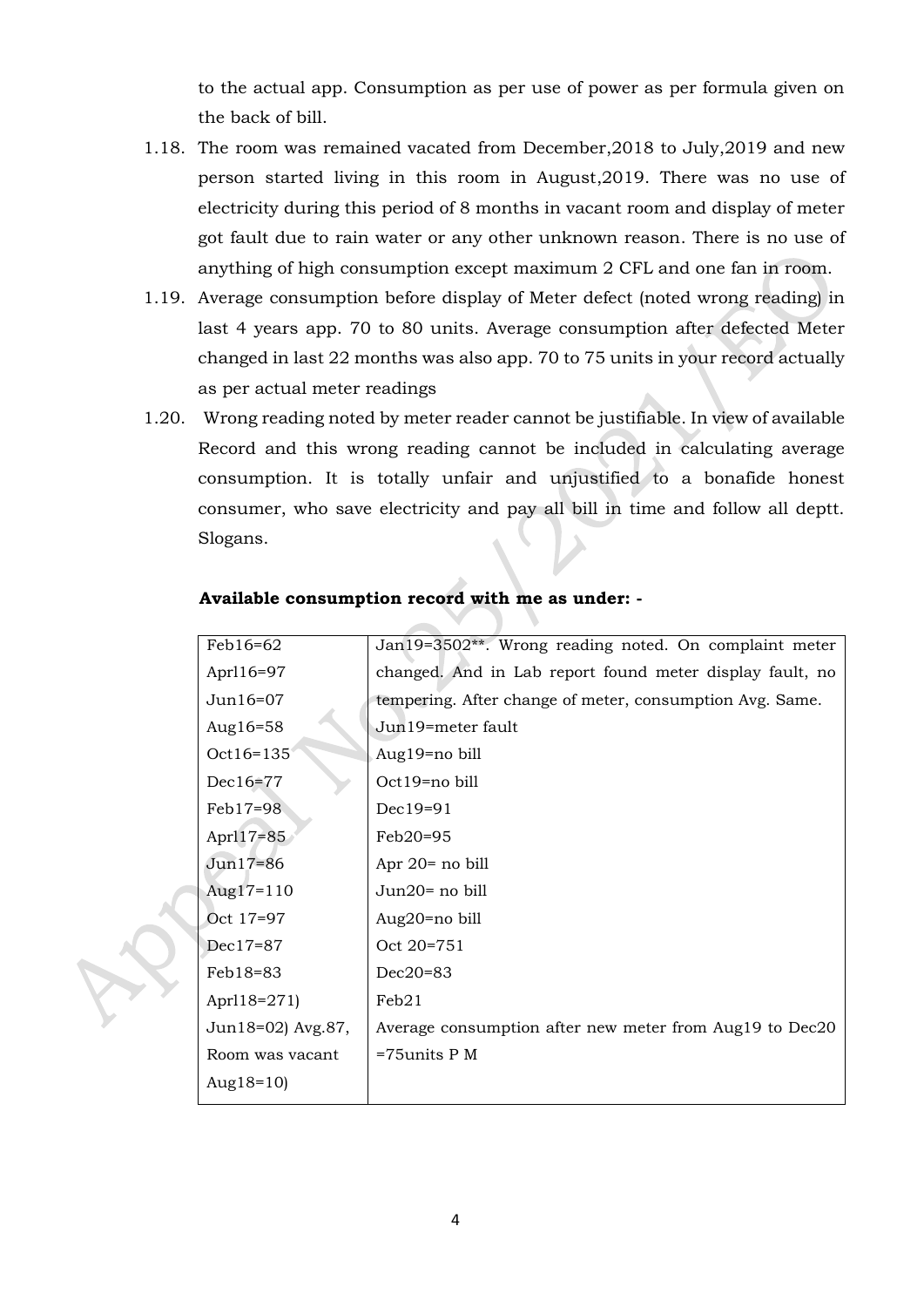### **Comments to challenge the CGRF Order: -**

- $\triangleright$  In decision, CGRF commented on 12.03.21 on the reply vide memo no 604 of SDO(OP) that SDO could not produce the proof of accumulation of the reading 3502. So, these fake reading of units not to be paid by me.
- $\triangleright$  CGRF admitted that no proof of accumulation of previous long time, whereas old bills record of actual consumption are available as an authentic proof of dept. record.,
- ➢ The correct reading not retrieved by Lab, no proof of accumulation of units except wrong reading noted by meter reader, when display of meter was not clear, also accepted by the Department Lab , it is mistake of staff of Dept. , Why all bills were not sent on due date as per bill cycle ?, if bills are sent on due dates before the fault detected in meter, the actual reading must have been available, but here is mistake of department but I am bring punished without fault. It is not a justice. It is insult to justice.
- $\triangleright$  On what basis, SDO is justify the accumulation of units ignoring the old record of bills sent on the basis of actual consumption., if reading not retrieved, old bill records available as a proof for actual consumption, no question of accumulation of reading should originate.
- $\triangleright$  Readings on previous bills not considered, (wrong reading has been supported without any justification), only to harass me and save the meter reader, who did a major mistake by noting wrong reading, to harass consumer and also to department.
- ➢ How the reading of old bills of last 4 years can be proved wrong, and justify the wrong noted reading, on defective display in Jan,2019, it is totally injustice.
- It is admitted by SDO, the meter with defective display, was replaced on request of consumer.
- Lab could not retrieve correct reading of meter, how it can be justified the wrong reading noted by meter reader was correct ignoring actual consumption units before and after change of meter.,
- $\triangleright$  Bill after defect in meter on 4/19,7/19,10/19 was not prepared on actual consumption, but avg. basis on wrong bill 01/19 by automatic system when no meter was working and process initiated to change meter on my request, this assumption is very illogical, unjustifiable. Actual consumption reading before defect and after new meter changed,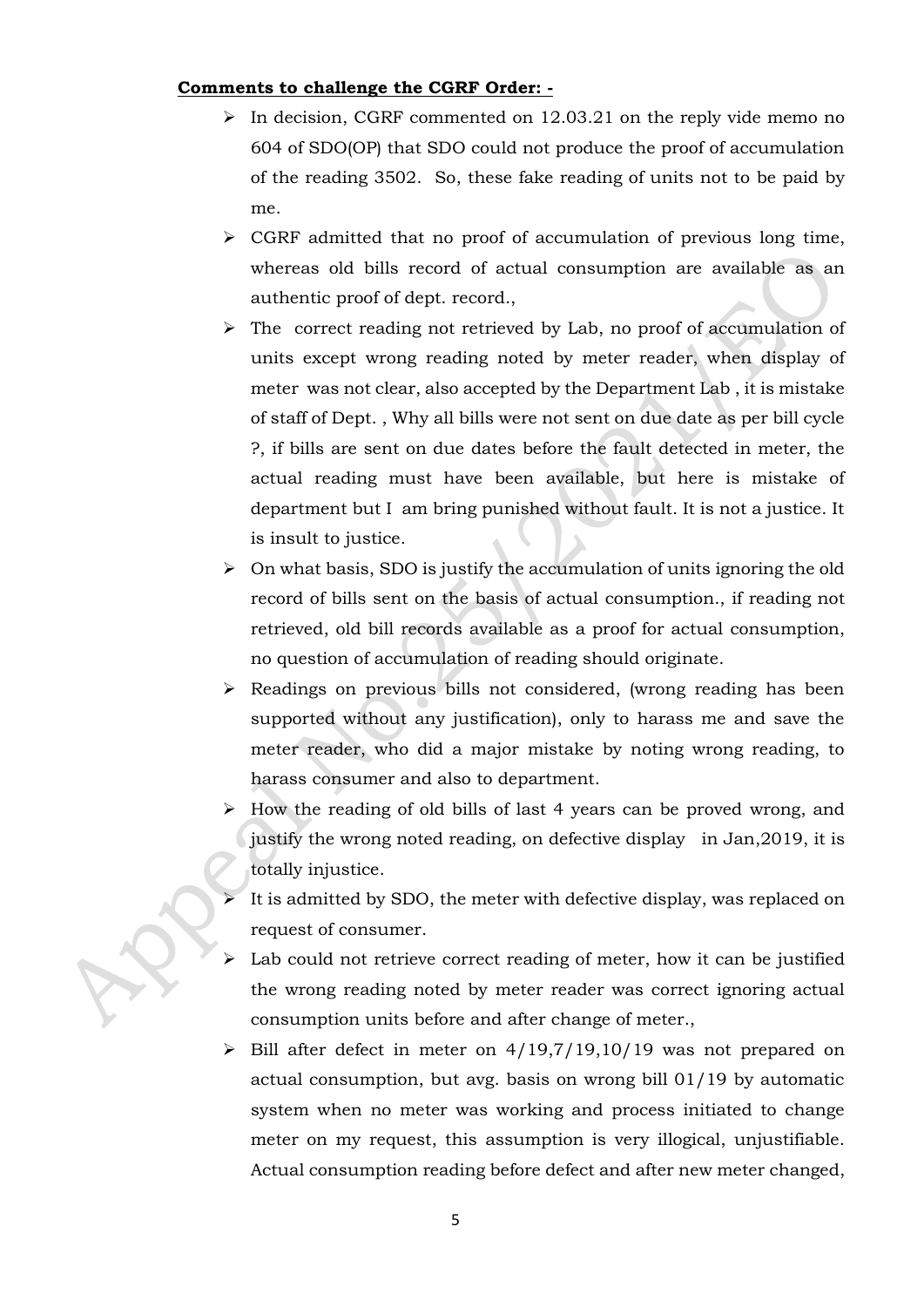should be considered to presume reading of period when no meter was working.

- ➢ Please found who was at fault, if department has sent me bills on every due date, then no such accumulation doubt occurred, so I have no fault as proved in the Lab of department, then why again I have been being punished
- ➢ All evidences are in my favour, nothing in favour of SDO/ UHBVN, except wrong reading noted on defective display of meter by meter reader. But decision in favour of department without any justification, nothing mentioned against my claim, why not reasonable, in absent of correct reading detection by Lab. It is not my fault, if Department Lab is unable to retrieve correct reading and wrong reading cannot be stated as correct reading to punish the innocent & bonafide consumer. So please do justice in favour of me because all circumstances, situations, evidences are in my favour as prima facie, without any bias.
- ➢ Old bills as a proof of actual reading, (prove no accumulated of units).
- ➢ I have already paid bill of amount average as per my consumption. If the bill of Jan, 2019 was on fake reading, and next bill on 04/19,07/19,10/19 (not as per bill cycle) similar high average reading while no meter display working, should also be cancelled along with bill of Jan,2019 bill.

#### **Request for documents based upon, the decision has been taken**

- ➢ Please arrange to provide the copy of sales circular no.02/2020 to me and details of calculation of amount RS. 44728/- which is come out after overhauling and adjustment. Not given to me even requested personally to SDO many times.
- ➢ Provide the Details of, how old units app.120 calculated kept secret from me which is demanded many times.
- Provide Record of Adjustment of so-called accumulation units Overhauling average in Period, copy of supply code Revolution no 02/2020, copies of replies submitted by SDO/OP on hearing dates, copy of letter to call me to attend hearing dates, how the amount Rs. 44728/ calculated, and how it was adjusted provide detailed record to prepare proper reply and submit to your kind consideration, How Old meter consumption average units 120 calculated. Details of all relief given to consumer as stated by SDO.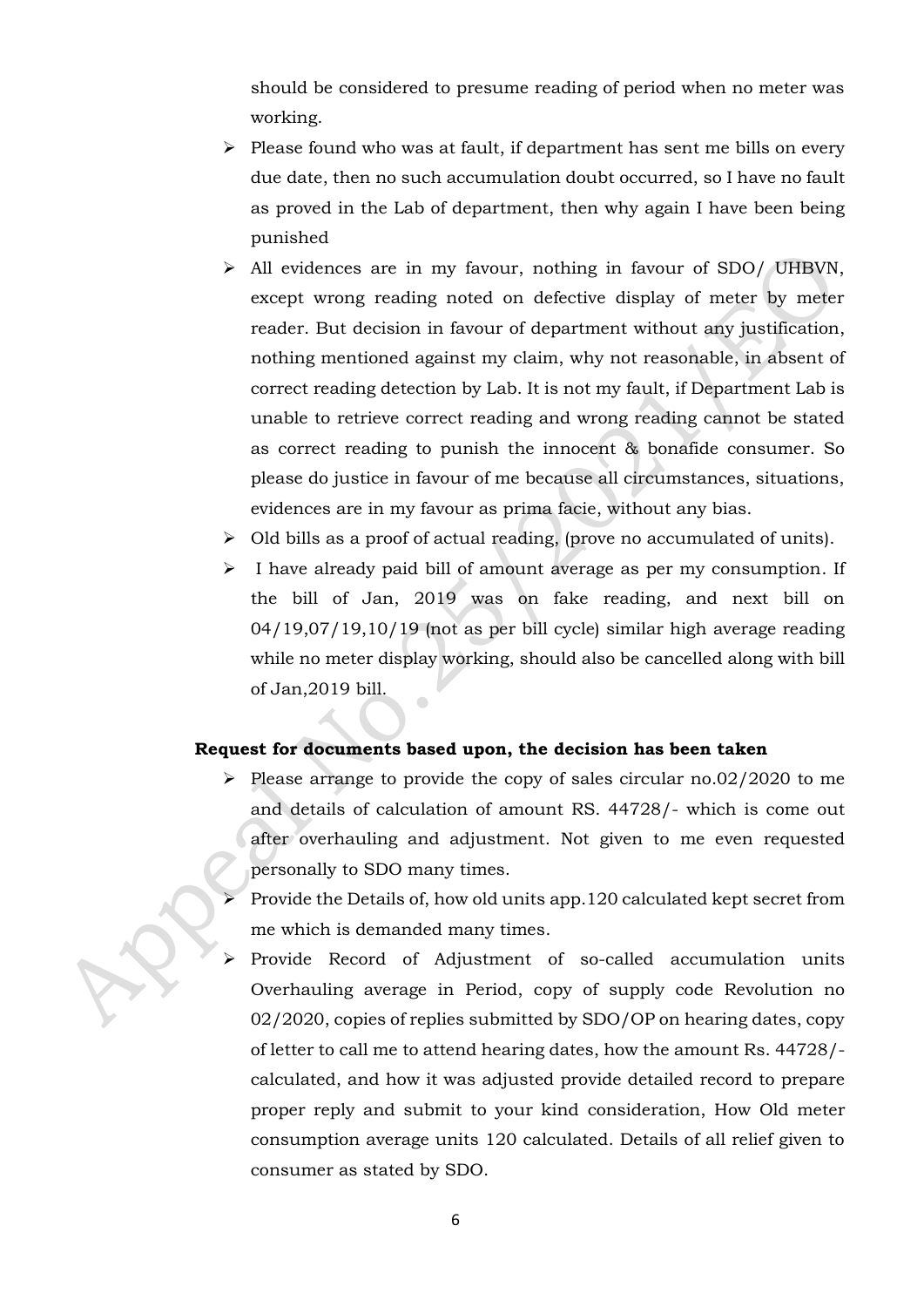➢ Till final decision on the basis of facts, UHBVN may be stopped to recover high amount bill based on fake record. In view to above explained actual situation honestly, I request you your kind honour to ignore the wrong reading noted by staff in Jan/19, and send revised bill based on actual consumed avg. reading before / after defect in display of meter available consumption record with Deptt (App.

75-80 units per month).

- 2. The appeal was registered on 29.07.2021 as an Appeal No. 25/2021 and accordingly, notice of motion to the Appellant and the Respondents was issued for hearing the matter on 17.08.2021.
- 3. Hearing was held on 17.08.2021, as scheduled. The Respondent SDO informed that he had assumed charge two days ago and requested for granting fifteen days' time to file the point wise reply of the appeal. Acceding his request, time was granted and the matter was adjourned to 31.08.2021.
- 4. The Respondent SDO 'OP' S/D No.2 Ambala Cantt vide email has submitted the pointwise reply on dated 26.08.2021, which is as under: -
	- *4.1 In the subject cited complaint, it is submitted that the account record has been rechecked by the undersigned and the observation is as under: a.) The accumulated reading for the period 15.08.2018 to 13.12.2018 i.e 3502 units had been already charged in the slab rate for 01 year from 11.2017 to 01.2019 as per the Sales Circular no.02.2020 .*  b) The wrong bills made on high average Units for the period 13.12.2018 to *19.06.2019 had been adjusted considering old consumption and amount of Rs.*

*44728/- (along with surcharge) had been adjusted.* 

- *4.2 Moreover, if we take the period for adjustment in slab rate from 09.2015 to 12.2018 then also no relief can be given to the consumer as adjustment had been already made.*
- *4.3 It is further submitted that the consumption pattern of the new meter installed in 08.2019 has been also checked and it is found that as per the old meter consumption the average units per month turns out to be approximately 120 units whereas in the new meter the consumption on monthly basis approximately 70 units.*
- *4.4 Hence, there is not much variation in the monthly consumption of the consumer. Keeping in view of the above facts it is submitted that all the relief of slab rate, adjustment of wrong high average bills and checking the record as per new consumption has been made in the best interest of justice.*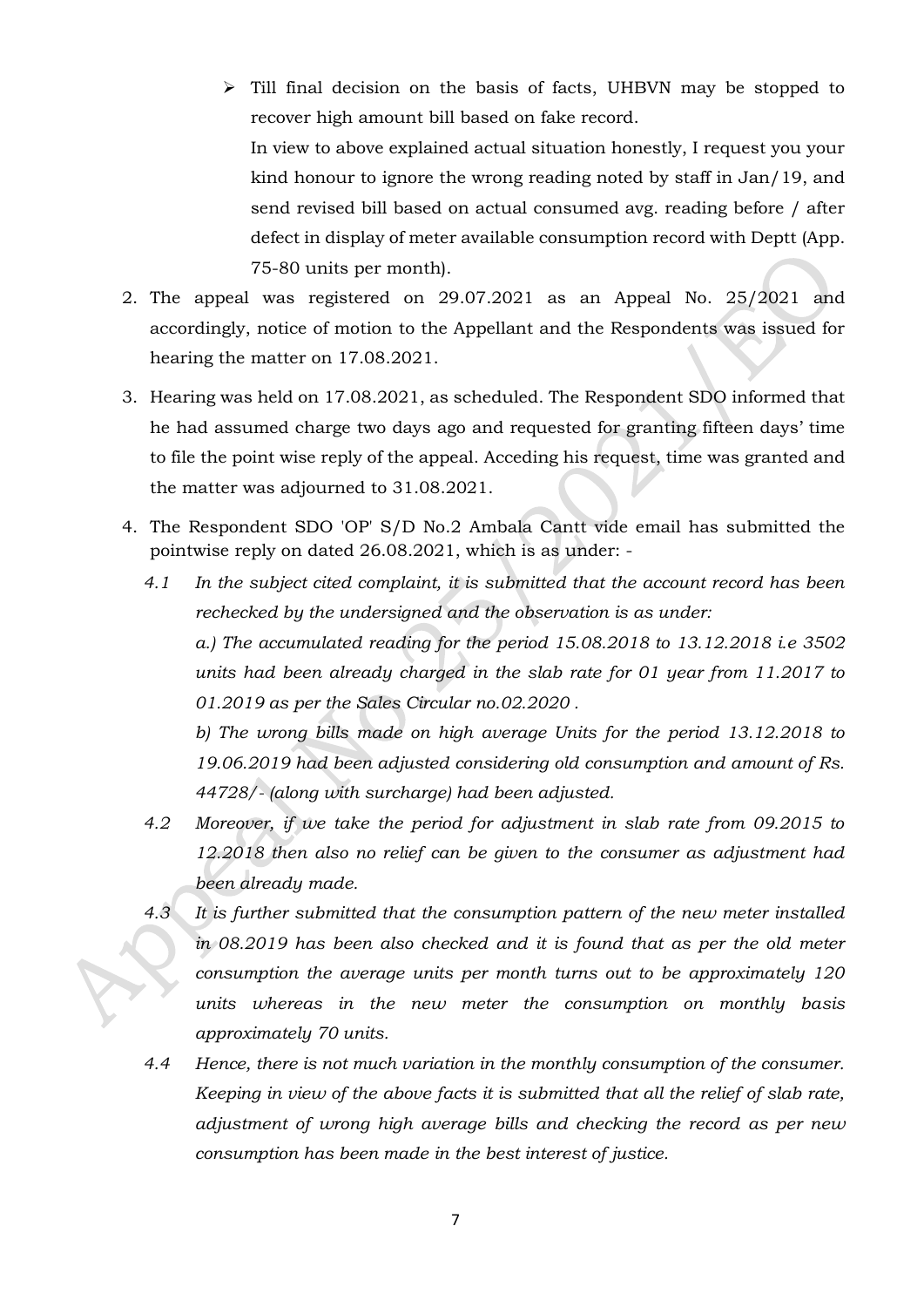- 5. Hearing was held on 31.08.2021, as scheduled. The Respondent SDO was present but the Appellant did not join though the link which was provided on his email address. The reply submitted by the Respondent SDO was perused and not fund proper. Accordingly, the Respondent SDO was directed to submit the point wise reply of the Appeal addressing all points of the appeal within seven days, with an advance copy to the Appellant. The matter was adjourned to 14.09.2021.
- 6. The Respondent SDO 'OP' S/D No.2 Ambala Cantt vide email dated 13.09.2021 has submitted point wise reply, which is as under: -
	- *6.1 The consumer was billed on MMC basis from 11/17 to 9/18 due to punching of wrong reading by M/s NYG. The consumer Sh. Atma Singh has not filed any complaint of wrong billing in this period & has paid all the bills timely.*
	- *6.2 In the month of 01/2019 the consumer was billed for 3502 units as per the reading of the meter. After the receipt of the bills the consumer has submitted a complaint for wrong billing. The site was verified by Nigam official & it was found that the meter reading is correct. A refund of Rs. 6587/- was given to consumer for slab benefits.*
	- *6.3 The consumer energy meter become N.V. & he was billed on F Code from 04/2019 to 10/2019. After receipt of consumer complaint, the meter was packed vide LL-1 No.35/536 dated 24.08.2019 & checked in M&T Lab Dhulkote vide Endst. No. Ch-1864/M&T/CR-XII Dated 24/10/2019.*
	- *6.4 After receipt of Lab report the O/o undersigned has given a refund of Rs.44,728 to the consumer an account of higher side billing on F Code.*
	- *6.5 Moreover, no additional refund is possible in this case.*
- 7. Hearing was held on dated 14.09.2021, as scheduled. During the hearing the Appellant argued that the copy of reply of the Respondent SDO was not received, whereas the Respondent SDO submitted that the same had been sent through courier on 10.09.2021 and assured that the same would also be sent through email. The Respondent SDO was also directed to submit the copy of the ledger of consumer's account since 11/2017 within 10 days, with an advance copy to the Appellant. The matter was adjourned to 28.09.2021.
- 8. The Respondent SDO vide email dated 22.09.2021 has submitted copy of Ledger of account no. 8181010000 with effect from 4/2014.
- 9. Hearing could not be held on 28.09.2021, as the Respondent SDO vide email dated 28.09.2021 has requested to postpone the hearing as he was busy in attending the breakdown of 33 KV, Ambala Cantt since 07:20 AM., the matter was adjourned to 30.09.2021.
- 10.Final hearing was held on 30.09.2021, as scheduled in the presence of both the parties through video conferencing. The Appellant argued that the display of the meter has gone defective in Jan, 2019 and display of the meter was not showing reading as left side of the reading was not visible due to the fault in display of the meter. The reading 8262 instead of actual 5062 may have been recorded as human error. The Appellant insisted to supply the photo of the meter at the time of